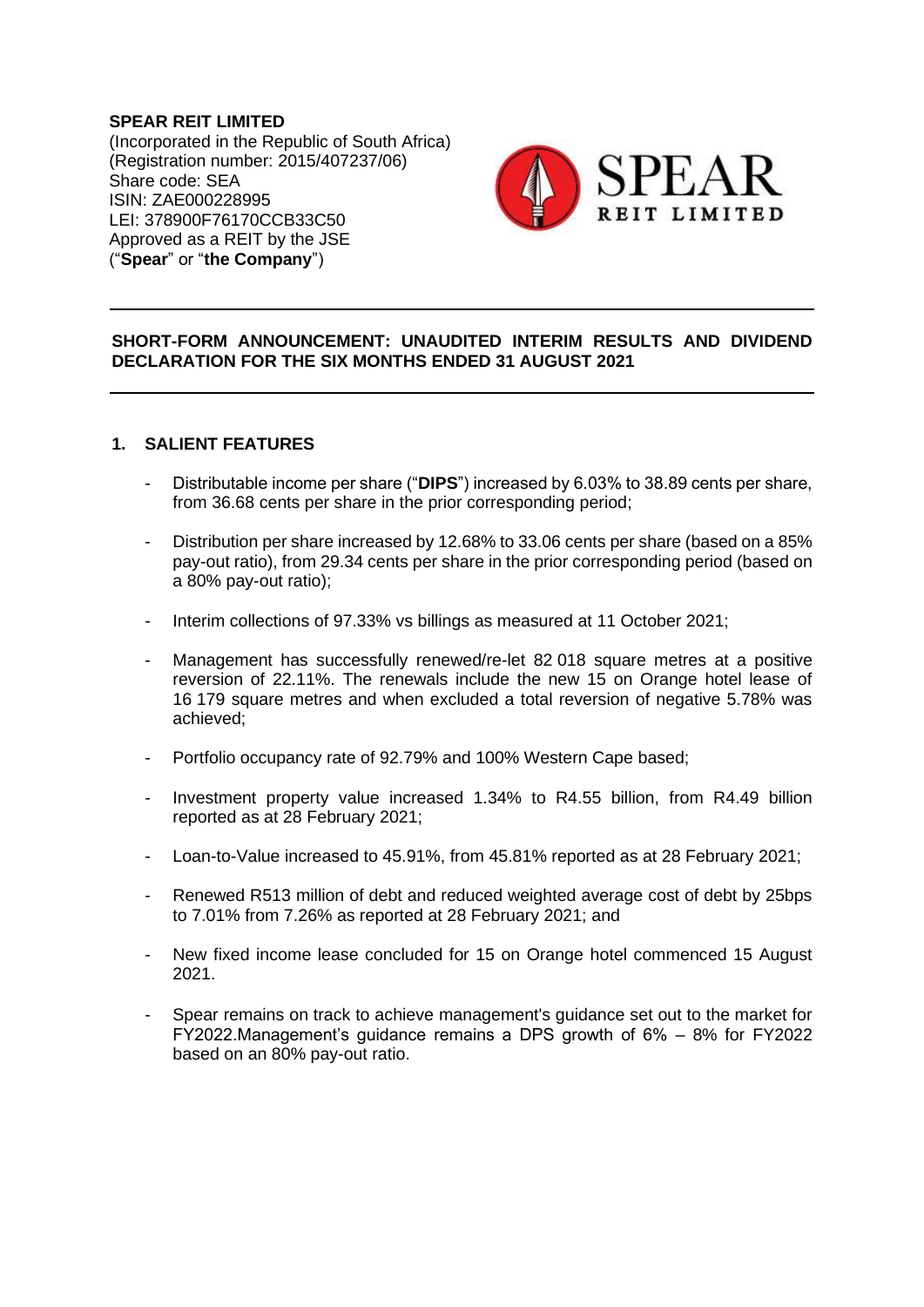### **2. KEY FINANCIAL HIGHLIGHTS**

|                                       | six<br>Unaudited | <b>Unaudited</b><br>six | Change % |
|---------------------------------------|------------------|-------------------------|----------|
|                                       | months ended 31  | months ended 31         |          |
|                                       | August 2021      | August 2020             |          |
| Group Revenue (R'000)                 | 286 926          | 254 098                 | 12.92%   |
| Earnings<br>Distributable             | 79 305           | 73 222                  | 8.30%    |
| (R'000)                               |                  |                         |          |
| Earnings per share (cents)            | 32.52            | (0.58)                  | >100%    |
| Headline earnings per share           | 43.10            | 39.20                   | 9.95%    |
| (cents)                               |                  |                         |          |
| <b>Distributable</b><br>income<br>per | 38.89            | 36.68                   | 6.03%    |
| shares (cents)                        |                  |                         |          |
| Distribution per share (cents)        | 33.06            | 29.34                   | 12.68%   |
| Pay-out ratio                         | 85%              | 80%                     |          |
| Net asset value per share             | 1197             | 1179                    | 1.53%    |
| (cents)                               |                  |                         |          |

### **3. DIVIDEND DECLARATION**

The directors resolved to declare a final gross dividend of 33.05922 cents per share from income reserves in respect of the six months ended 31 August 2021. The dividend amount, net of South African dividend tax of 20%, is 26.44738 cents per share for those shareholders who are not exempt from dividend withholding tax or are not entitled to a reduced rate in terms of the applicable double-tax agreement. The number of ordinary shares in issue at the declaration date is 214 615 571 and the income tax number of the Company is 9068437236.

The salient dates of the dividend declaration are:

| Declaration date               | Tuesday, 26 October 2021    |
|--------------------------------|-----------------------------|
| Last day to trade cum dividend | Tuesday, 16 November 2021   |
| Trading ex-dividend commences  | Wednesday, 17 November 2021 |
| Record date                    | Friday, 19 November 2021    |
| Date of payment                | Monday, 22 November 2021    |

Share certificates may not be dematerialised or rematerialised between Wednesday, 17 November 2021 and Friday, 19 November 2021, both days inclusive.

In respect of dematerialised shareholders, the distributions will be transferred to the CSDP/broker accounts on Monday 22 November 2021. Certified shareholders' distribution payments will be paid to certified shareholders bank accounts on Monday, 22 November 2021.

### **Tax implications**

As Spear is a REIT, the distribution meets the definition of a 'qualifying distribution' for the purposes of section 25BB of the Income Tax Act, No. 58 of 1962 (Income Tax Act). Qualifying distributions received by South African tax residents will form part of their gross income in terms of section  $10(1)(k)(i)(aa)$  of the Income Tax Act. Consequently, these distributions are treated as income in the hands of the shareholders and are not subject to dividends withholding tax. The exemption from dividends withholding tax is not applicable to non-resident shareholders, but they may qualify for relief under a tax treaty.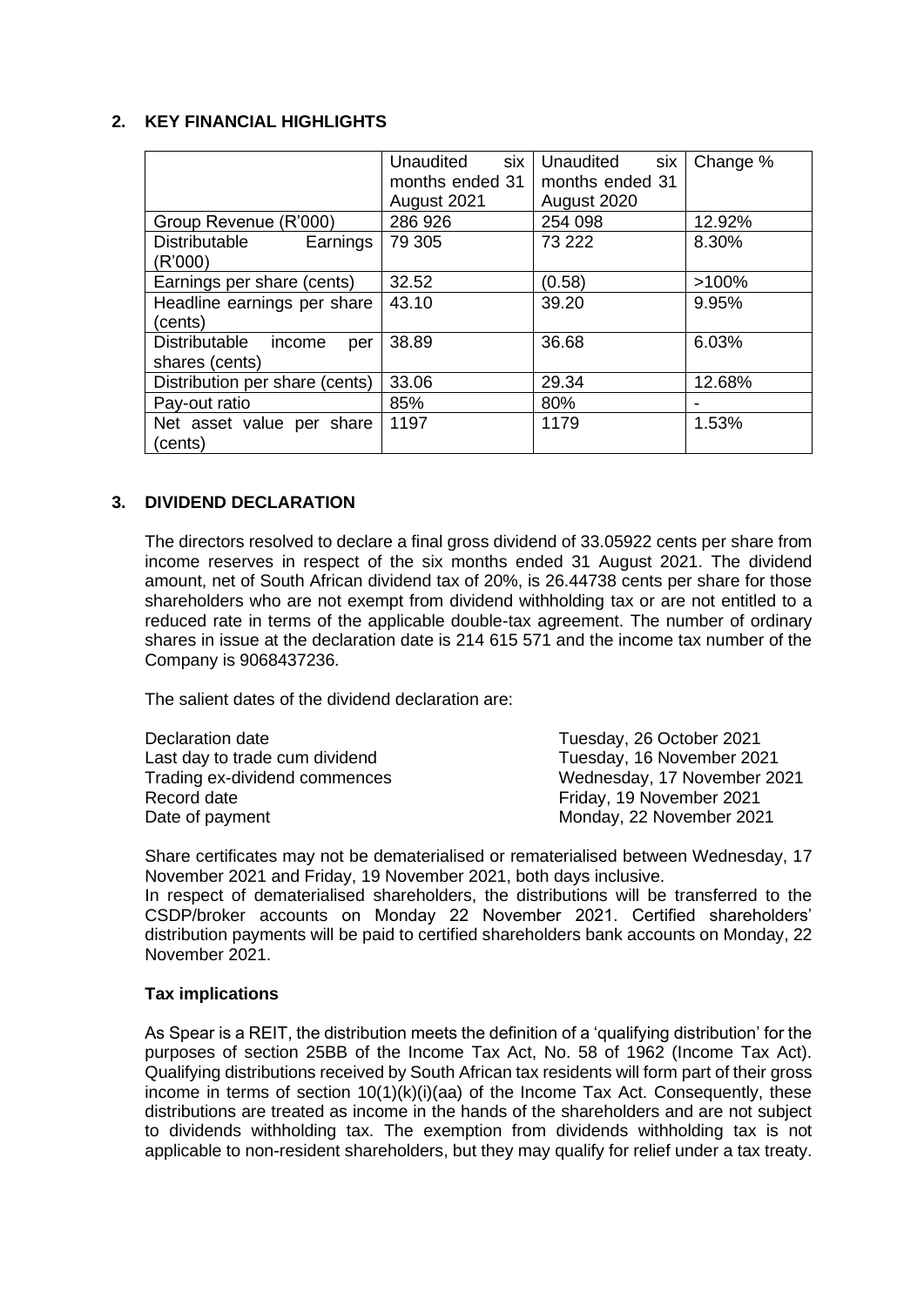#### **South African tax residents**

The dividend received by or accrued to South African tax residents must be included in the gross income of such shareholders and will not be exempt from income tax (in terms of the exclusion to the general dividend exception, contained in paragraph (aa) of section 10(1)(k)(i) of the Income Tax Act, because it is a dividend distributed by a REIT. The dividend is exempt from dividend withholding tax in the hands of South African tax resident shareholders, provided that the South African resident shareholders provide the following forms to the Central Securities Depository Participant ("**CSDP**") or broker in respect of uncertificated shares, or to the company, in respect of certificated shares:

- a) a declaration that the dividend is exempt from dividend tax; and
- b) a written undertaking to inform the CSDP, broker or the company, should the circumstances affecting the exemption change or the beneficial owner cease to be the beneficial owner, both in the form prescribed by the Commissioner for the South African Revenue Service.

Shareholders are advised to contact their CSDP, broker or the company to arrange for the above-mentioned documents to be submitted prior to payment of the dividend, if such documents have not already been submitted.

#### **Non-residents shareholders**

Dividends received by non-resident shareholders will not be taxable as income and instead will be treated as an ordinary dividend which is exempt from income tax in terms of the general dividend exemption in section 10(1)(k)(i) of the Income Tax Act. It should be noted that up to 31 December 2013, dividends received by non-residents from a REIT were not subject to dividend withholding tax. Since 1 January 2014, any dividend received by a non-resident from a REIT will be subject to dividend withholding tax at 20%, unless the rate is reduced in terms of any applicable agreement for the avoidance of double taxation ("**DTA**") between South Africa and the country of residence of the shareholder concerned. Assuming dividend withholding tax will be withheld at a rate of 20%, the net dividend amount due to non-resident shareholders is 26.44738 cents per share. A reduced dividend withholding rate in terms of the applicable DTA may only be relied on if the non-resident shareholder has provided the following form to their CSDP or broker in respect of uncertificated shares, or the company, in respect of certificated shares:

- a) a declaration that the dividend is subject to a reduced rate as a result of the application of DTA; and
- b) a written undertaking to inform their CSDP, broker or the company, should the circumstances affecting the reduced rate change or the beneficial owner cease to be the beneficial owner, both in the form prescribed by the Commissioner for the South African Revenue Service.

Non-resident shareholders are advised to contact their CSDP, broker or company to arrange for the above-mentioned documents to be submitted prior to payment of the dividend, if such documents have not already been submitted.

Holders of uncertificated shares must ensure that they have verified their residence status with their CSDP or broker. Holders of certificated shares will be asked to complete a declaration to the company.

### **4. SHORT-FORM ANNOUNCEMENT**

This short-form announcement is the responsibility of the directors of the Company. It contains only a summary of the information in the full announcement ("**Full Announcement**") and does not contain full or complete details. The Full Announcement can be found at: